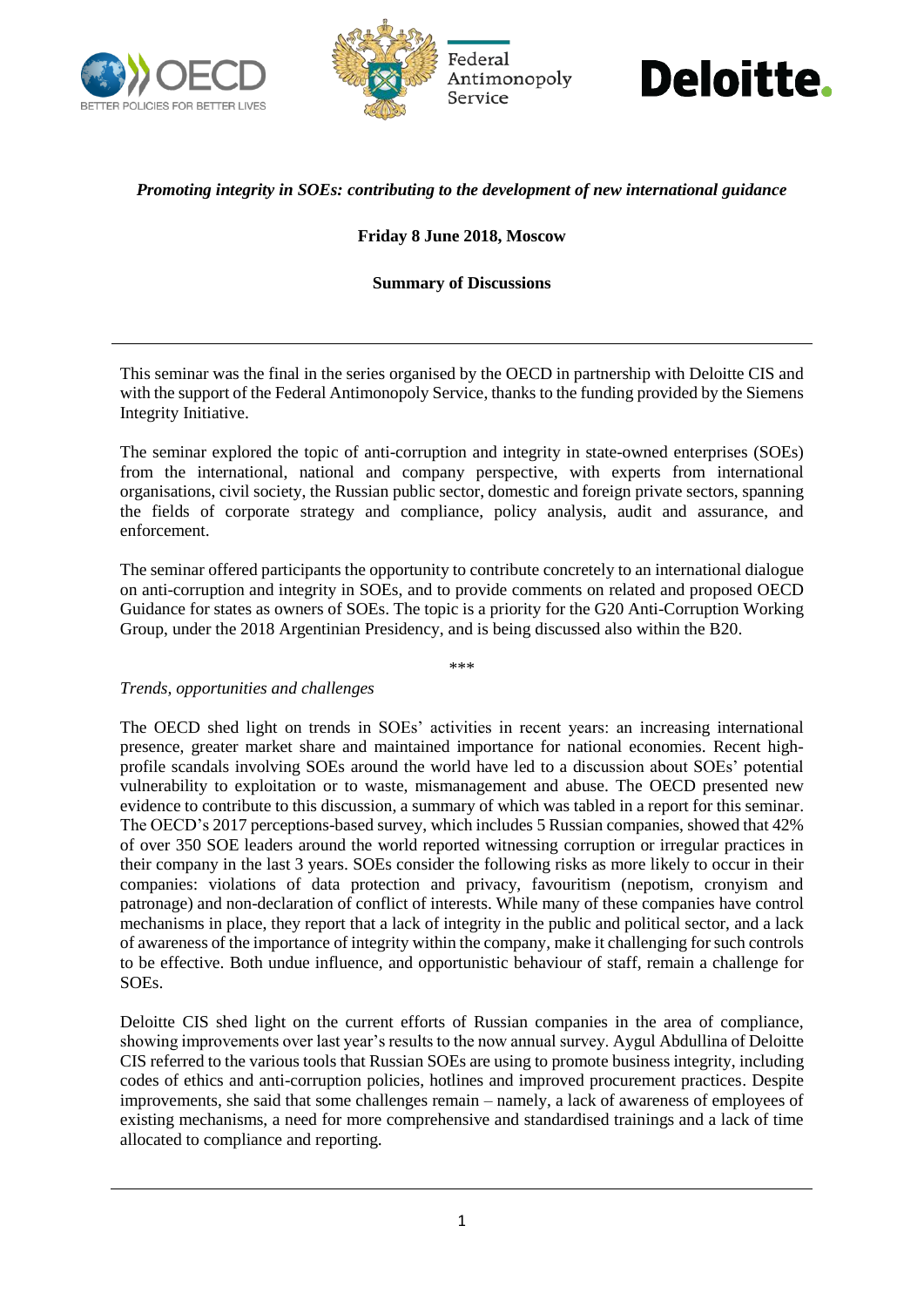





An Italian SOE listed on the Milan Stock Exchange – Snam Ltd. – shared an international peer perspective on the steps it uses in seeking to mitigate the potential for misconduct in its company: 1 – to be mindful of timing and not to wait to do the right thing; 2 – establishing a wide perimeter of who integrity mechanisms should be applied to. Snam chooses to include suppliers in its perimeter, despite employees of subsidiaries not being considered as Snam staff;  $3$  – requiring all potential subsidiaries to sign an integrity pact before being accepted into the bidding process; 4 – training on ethics, transparency and integrity, and; 5 – promoting accountability and co-operation between colleagues.

# *Legal frameworks and international standards*

Two international initiatives were shared. First, Transparency International Russia presented findings from a recent study on transparency in reporting amongst Russian companies, showing much room for improvement in disclosure. Transparency International's new *10 Anti-Corruption Principles for SOEs* focus largely on improving transparency and disclosure of SOEs. The OECD then presented its draft guidance for state owners in improving integrity in their countries' SOE sectors.

Aslan Yususov of the Prosecutor General's Office of Russia, elaborated on Russian legislation relevant to the discussion, namely, article 13.3, based on Article 12 of the UN Convention Against Corruption, and Article 19.28 referring to administrative liability. He highlighted that attention is now being paid to enforcing the implementation of such anti-corruption legislation in Russia. To this end, an "inter-agency plan" has been established and shared between enforcement agencies in Russia. A database of persons found liable under relevant provisions is accessible to clients for wider accountability.

### *International consultation on proposed OECD Guidance on anti-corruption and integrity in SOEs*

In the afternoon, panellists and audience members were invited to provide input on draft guidance for state owners in improving integrity in SOEs. First, company representatives presented their perspective on the importance of integrity and SOEs and then provided input on the OECD's proposed new guidance.

Companies highlighted the importance of:

- **Autonomous boards**. Emphasised particularly by Andrey Zhemchugov of Transcontainer.
- **A level playing field**. Vadim Solovyev of Avtodor recommended that the OECD's new guidance focus more on anti-monopoly measures to ensure competition between entities, particularly where SOEs are concerned. This includes using new technologies (such as eprocurement) to bring greater transparency to contracting and procurement practices.
- **A clear ownership structure and transparency on beneficial ownership**. Maria Birenberg of GSK discussed the importance of the company knowing who it is working with (e.g. who the ultimate beneficiary is). In the pharmaceutical industry, corruption can manifest as price mark-ups and inaccessible products that put peoples' health at risk.

Institutional representatives then presented their perspectives, and highlighted the importance of:

- **Practical guidance and examples for SOEs.** Mikhail Kuznetsov, of the National Association for Corporate Directors, referred to a need to improve accountability amongst SOEs through many of the methods that OECD proposes. He suggested that the guidance should be complemented with practical examples that can be implemented in practice.
- **Improved compliance by SOEs,** particularly in the anti-trust area. Dmitry Artyushenko drew on his experience in FAS to recommend that companies adopt improved methods for understanding risks, provide more compliance training and establish clear KPIs to combat fraud in tendering.